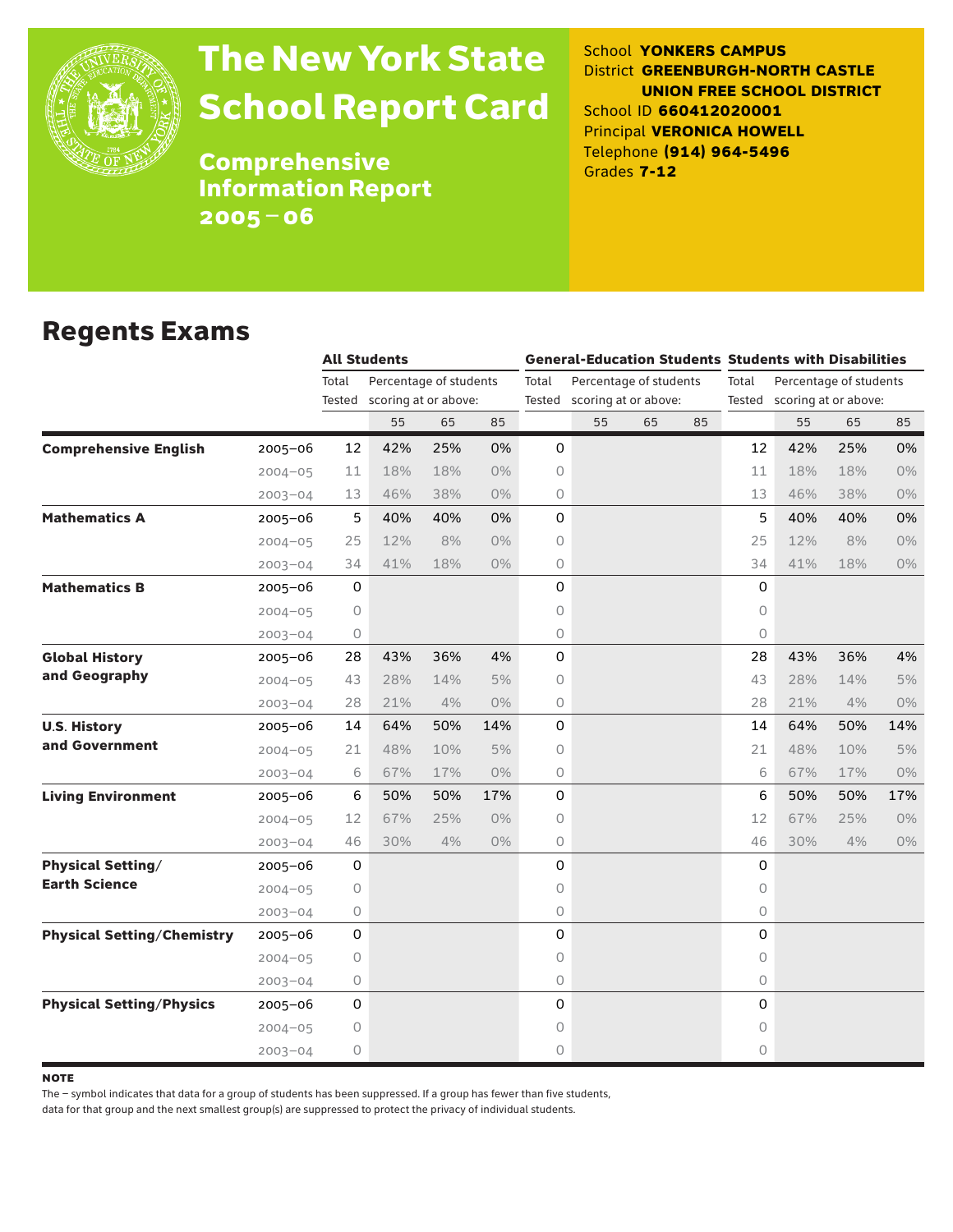### Regents Exams

|                              |             |                 | <b>All Students</b>                            |    |    |                 |                                                |    |    |           | <b>General-Education Students Students with Disabilities</b> |    |    |  |  |
|------------------------------|-------------|-----------------|------------------------------------------------|----|----|-----------------|------------------------------------------------|----|----|-----------|--------------------------------------------------------------|----|----|--|--|
|                              |             | Total<br>Tested | Percentage of students<br>scoring at or above: |    |    | Total<br>Tested | Percentage of students<br>scoring at or above: |    |    | Total     | Percentage of students<br>Tested scoring at or above:        |    |    |  |  |
|                              |             |                 | 55                                             | 65 | 85 |                 | 55                                             | 65 | 85 |           | 55                                                           | 65 | 85 |  |  |
| <b>Comprehensive French</b>  | $2005 - 06$ | 0               |                                                |    |    | 0               |                                                |    |    | 0         |                                                              |    |    |  |  |
|                              | $2004 - 05$ | 0               |                                                |    |    | 0               |                                                |    |    | $\circ$   |                                                              |    |    |  |  |
|                              | $2003 - 04$ | 0               |                                                |    |    | 0               |                                                |    |    | 0         |                                                              |    |    |  |  |
| <b>Comprehensive German</b>  | $2005 - 06$ | 0               |                                                |    |    | 0               |                                                |    |    | 0         |                                                              |    |    |  |  |
|                              | $2004 - 05$ | $\circ$         |                                                |    |    | 0               |                                                |    |    | 0         |                                                              |    |    |  |  |
|                              | $2003 - 04$ | 0               |                                                |    |    | 0               |                                                |    |    | 0         |                                                              |    |    |  |  |
| <b>Comprehensive Hebrew</b>  | $2005 - 06$ | 0               |                                                |    |    | 0               |                                                |    |    | 0         |                                                              |    |    |  |  |
|                              | $2004 - 05$ | 0               |                                                |    |    | 0               |                                                |    |    | 0         |                                                              |    |    |  |  |
|                              | $2003 - 04$ | 0               |                                                |    |    | 0               |                                                |    |    | $\circ$   |                                                              |    |    |  |  |
| <b>Comprehensive Italian</b> | 2005-06     | 0               |                                                |    |    | 0               |                                                |    |    | 0         |                                                              |    |    |  |  |
|                              | $2004 - 05$ | 0               |                                                |    |    | 0               |                                                |    |    | 0         |                                                              |    |    |  |  |
|                              | $2003 - 04$ | 0               |                                                |    |    | 0               |                                                |    |    | 0         |                                                              |    |    |  |  |
| <b>Comprehensive Latin</b>   | $2005 - 06$ | 0               |                                                |    |    | 0               |                                                |    |    | 0         |                                                              |    |    |  |  |
|                              | $2004 - 05$ | $\circ$         |                                                |    |    | 0               |                                                |    |    | $\bigcap$ |                                                              |    |    |  |  |
|                              | $2003 - 04$ | 0               |                                                |    |    | 0               |                                                |    |    | $\circ$   |                                                              |    |    |  |  |
| <b>Comprehensive Spanish</b> | $2005 - 06$ | 0               |                                                |    |    | 0               |                                                |    |    | $\Omega$  |                                                              |    |    |  |  |
|                              | $2004 - 05$ | 0               |                                                |    |    | 0               |                                                |    |    | Ω         |                                                              |    |    |  |  |
|                              | $2003 - 04$ | $\circ$         |                                                |    |    | 0               |                                                |    |    | 0         |                                                              |    |    |  |  |

#### **NOTE**

The – symbol indicates that data for a group of students has been suppressed. If a group has fewer than five students,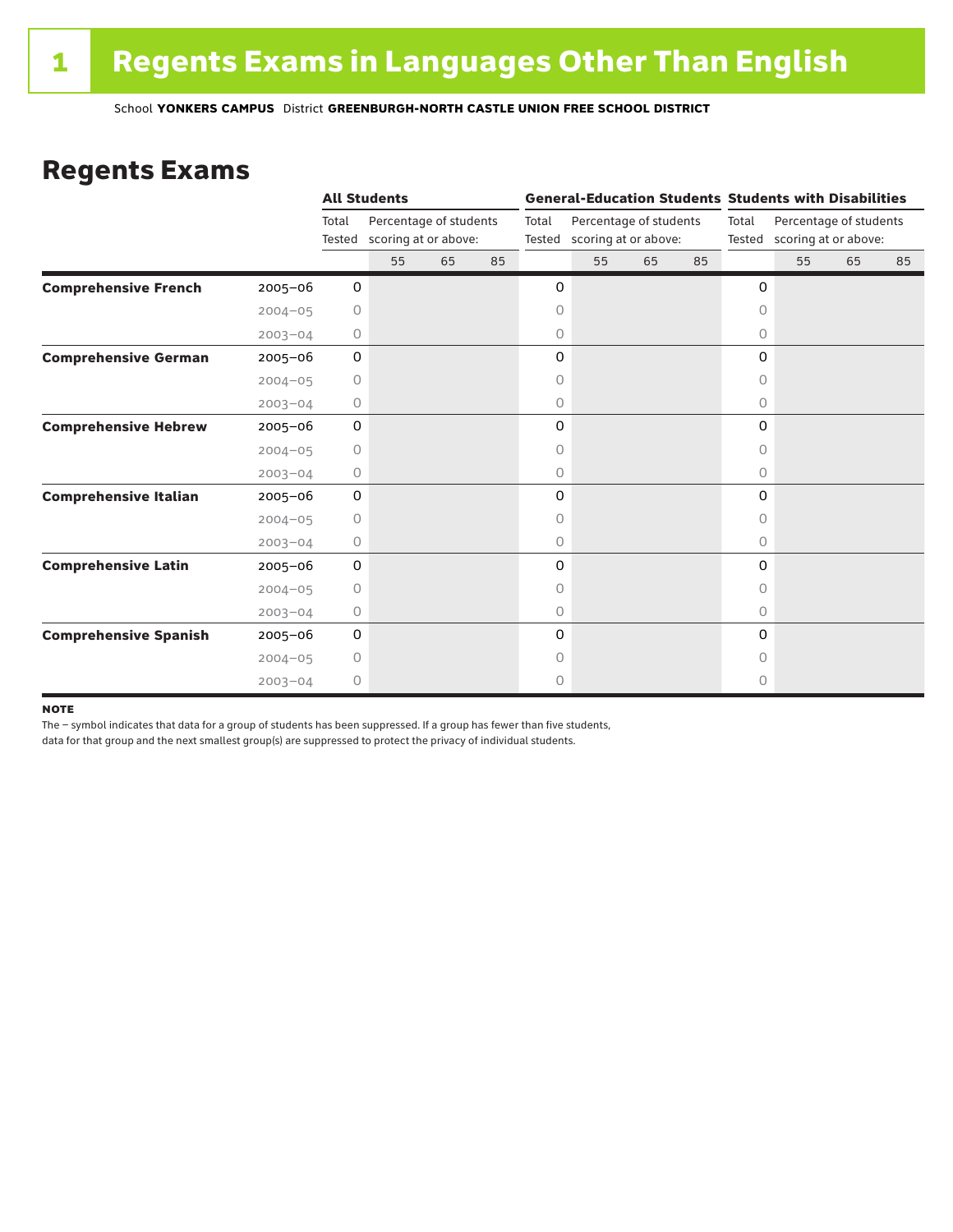### Regents Competency Tests

|                       |             | <b>All Students</b> |                        |                     |                        | <b>General-Education Students Students with Disabilities</b> |                        |  |
|-----------------------|-------------|---------------------|------------------------|---------------------|------------------------|--------------------------------------------------------------|------------------------|--|
|                       |             | <b>Total Tested</b> | <b>Percent Passing</b> | <b>Total Tested</b> | <b>Percent Passing</b> | <b>Total Tested</b>                                          | <b>Percent Passing</b> |  |
| <b>Mathematics</b>    | $2005 - 06$ | 71                  | 39%                    | 0                   |                        | 71                                                           | 39%                    |  |
|                       | $2004 - 05$ | 80                  | 40%                    | 0                   |                        | 80                                                           | 40%                    |  |
|                       | $2003 - 04$ | 79                  | 43%                    | 1                   |                        | 78                                                           |                        |  |
| <b>Science</b>        | 2005-06     | 67                  | 43%                    | 0                   |                        | 67                                                           | 43%                    |  |
|                       | $2004 - 05$ | 77                  | 40%                    | 0                   |                        | 77                                                           | 40%                    |  |
|                       | $2003 - 04$ | 89                  | 34%                    | $\mathbf 1$         | $\qquad \qquad -$      | 88                                                           |                        |  |
| <b>Reading</b>        | $2005 - 06$ | 17                  | 88%                    | 0                   |                        | 17                                                           | 88%                    |  |
|                       | $2004 - 05$ | 19                  | 95%                    | 0                   |                        | 19                                                           | 95%                    |  |
|                       | $2003 - 04$ | 12                  | 42%                    | 0                   |                        | 12                                                           | 42%                    |  |
| <b>Writing</b>        | $2005 - 06$ | 16                  | 69%                    | 0                   |                        | 16                                                           | 69%                    |  |
|                       | $2004 - 05$ | 15                  | 73%                    | 0                   |                        | 15                                                           | 73%                    |  |
|                       | $2003 - 04$ | 27                  | 63%                    | 0                   |                        | 27                                                           | 63%                    |  |
| <b>Global Studies</b> | $2005 - 06$ | 26                  | 23%                    | 0                   |                        | 26                                                           | 23%                    |  |
|                       | $2004 - 05$ | 41                  | 10%                    | 0                   |                        | 41                                                           | 10%                    |  |
|                       | $2003 - 04$ | 48                  | 27%                    | 0                   |                        | 48                                                           | 27%                    |  |
| <b>U.S. History</b>   | 2005-06     | 22                  | 41%                    | 0                   |                        | 22                                                           | 41%                    |  |
| and Government        | $2004 - 05$ | 13                  | 38%                    | $\Omega$            |                        | 13                                                           | 38%                    |  |
|                       | $2003 - 04$ | 19                  | 32%                    | 0                   |                        | 19                                                           | 32%                    |  |

#### **NOTE**

The – symbol indicates that data for a group of students has been suppressed. If a group has fewer than five students,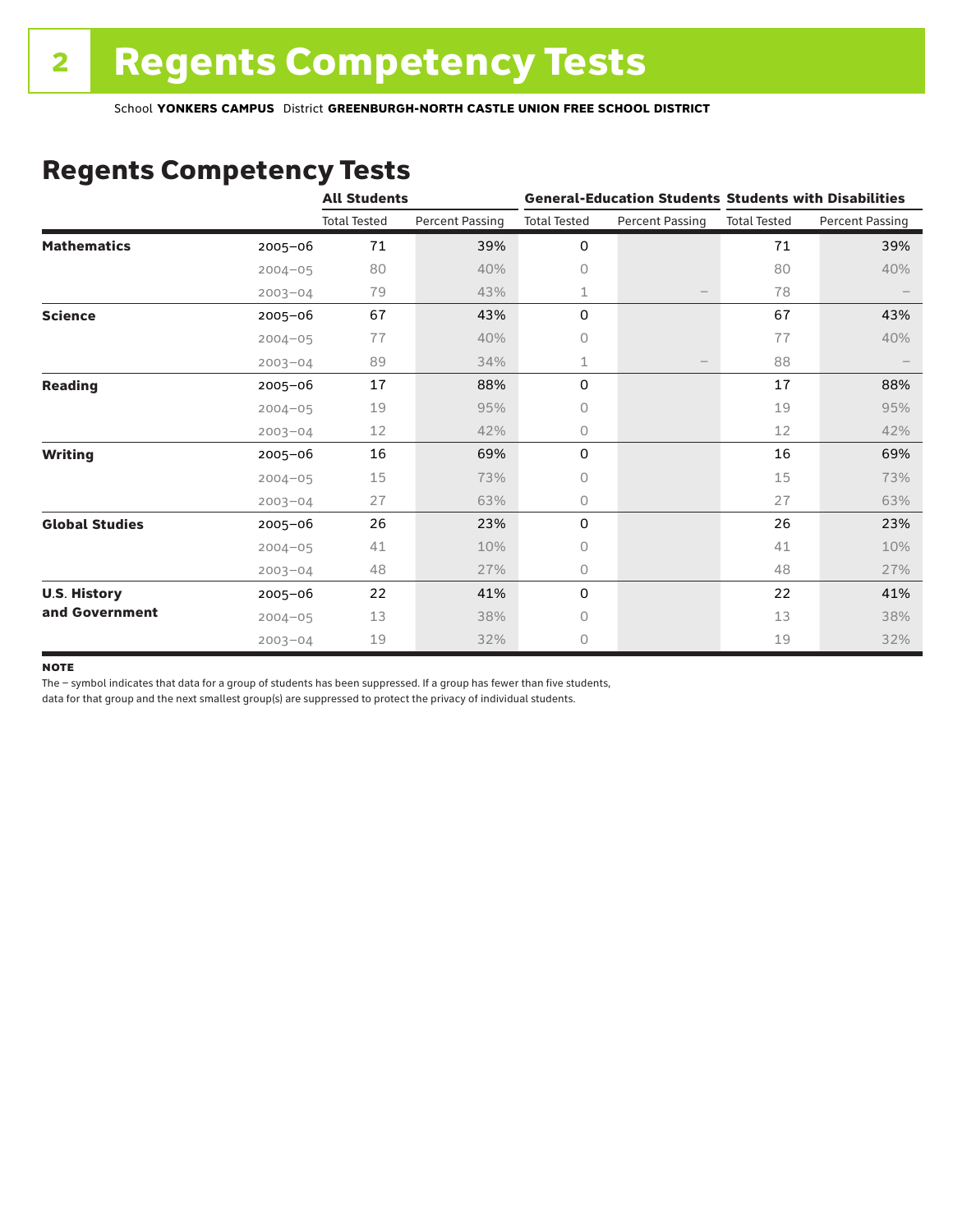## Second Language Proficiency Examinations

|                |             | <b>All Students</b> |                  |                     |                  | <b>General-Education Students Students with Disabilities</b> |                  |  |
|----------------|-------------|---------------------|------------------|---------------------|------------------|--------------------------------------------------------------|------------------|--|
|                |             | <b>Total Tested</b> | Percent Passing: | <b>Total Tested</b> | Percent Passing: | <b>Total Tested</b>                                          | Percent Passing: |  |
| <b>French</b>  | 2005-06     | 0                   |                  | 0                   |                  | 0                                                            |                  |  |
|                | $2004 - 05$ |                     |                  | Ω                   |                  | Ω                                                            |                  |  |
|                | $2003 - 04$ |                     |                  | 0                   |                  | 0                                                            |                  |  |
| German         | 2005-06     | 0                   |                  | 0                   |                  | 0                                                            |                  |  |
|                | $2004 - 05$ |                     |                  | Ω                   |                  | 0                                                            |                  |  |
|                | $2003 - 04$ | 0                   |                  | 0                   |                  | $\Omega$                                                     |                  |  |
| <b>Italian</b> | 2005-06     | 0                   |                  | 0                   |                  | 0                                                            |                  |  |
|                | $2004 - 05$ |                     |                  |                     |                  | O                                                            |                  |  |
|                | $2003 - 04$ | 0                   |                  | 0                   |                  | $\Omega$                                                     |                  |  |
| Latin          | 2005-06     | 0                   |                  | 0                   |                  | $\Omega$                                                     |                  |  |
|                | $2004 - 05$ |                     |                  |                     |                  | Ω                                                            |                  |  |
|                | $2003 - 04$ | n                   |                  | 0                   |                  | 0                                                            |                  |  |
| <b>Spanish</b> | 2005-06     | 0                   |                  | 0                   |                  | 0                                                            |                  |  |
|                | $2004 - 05$ | Ω                   |                  |                     |                  | $\bigcap$                                                    |                  |  |
|                | $2003 - 04$ | 0                   |                  |                     |                  |                                                              |                  |  |

#### **NOTE**

The – symbol indicates that data for a group of students has been suppressed. If a group has fewer than five students,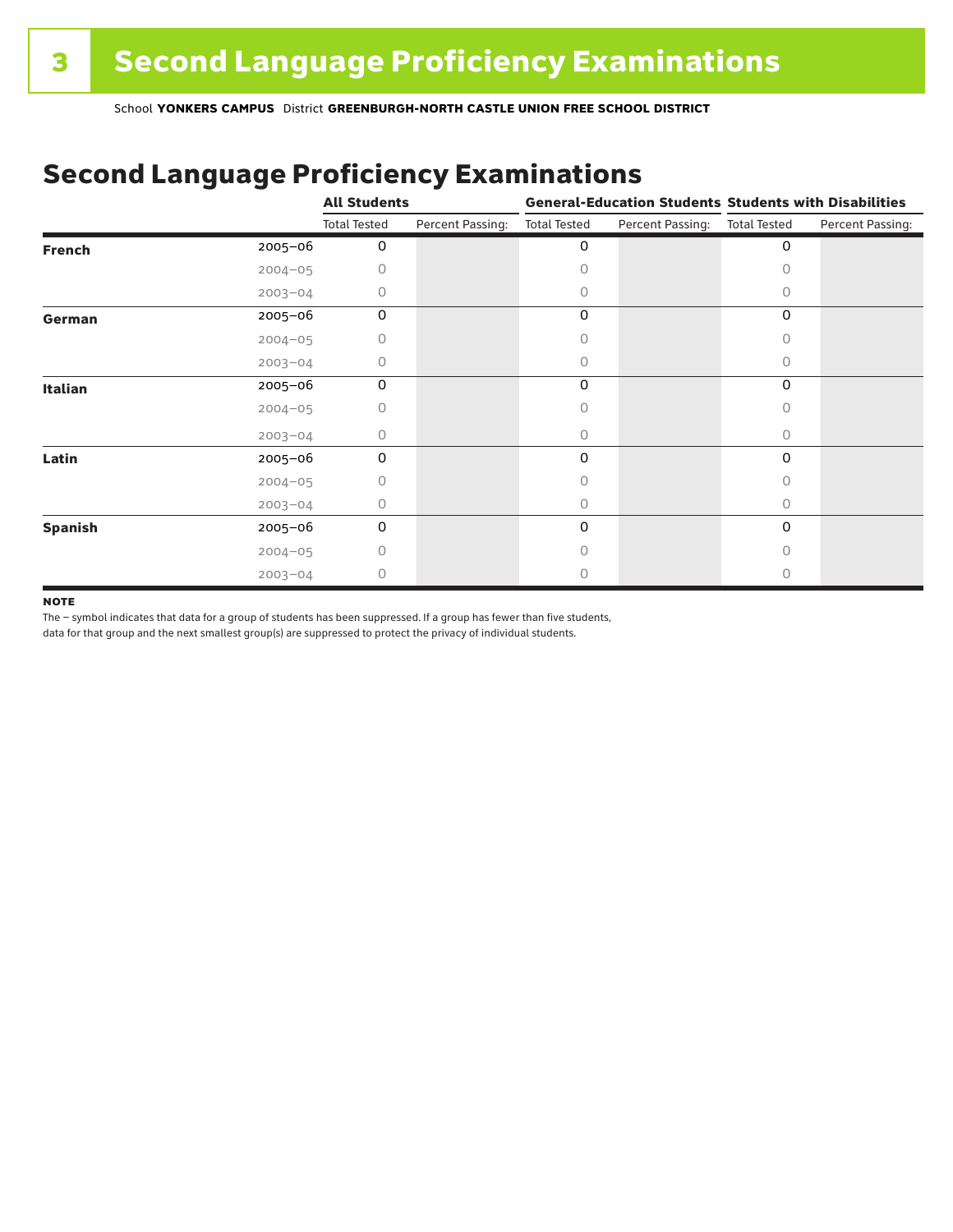### New York State English as a Second Language Achievement Test (NYSESLAT)

|                  |             |            | <b>All Students</b> |                                                                  |       | <b>General-Education Students</b> |  |                                                                  |       | <b>Students with Disabilities</b> |  |                                                                  |       |
|------------------|-------------|------------|---------------------|------------------------------------------------------------------|-------|-----------------------------------|--|------------------------------------------------------------------|-------|-----------------------------------|--|------------------------------------------------------------------|-------|
|                  |             | Total      |                     | Percent of students scoring<br>Tested in each performance level: |       | Total                             |  | Percent of students scoring<br>Tested in each performance level: |       | Total                             |  | Percent of students scoring<br>Tested in each performance level: |       |
|                  |             |            |                     | Begin. Interm. Adv.                                              | Prof. |                                   |  | Begin. Interm. Adv.                                              | Prof. |                                   |  | Begin. Interm. Adv.                                              | Prof. |
| <b>Listening</b> | 2005-06     | 0          |                     |                                                                  |       | 0                                 |  |                                                                  |       | 0                                 |  |                                                                  |       |
| and Speaking     | $2004 - 05$ | $\bigcirc$ |                     |                                                                  |       | 0                                 |  |                                                                  |       | $\circ$                           |  |                                                                  |       |
| $(Grades K-1)$   | $2003 - 04$ | 0          |                     |                                                                  |       | $\bigcirc$                        |  |                                                                  |       | 0                                 |  |                                                                  |       |
| <b>Reading</b>   | $2005 - 06$ | 0          |                     |                                                                  |       | $\mathbf 0$                       |  |                                                                  |       | $\mathbf 0$                       |  |                                                                  |       |
| and Writing      | $2004 - 05$ | $\bigcirc$ |                     |                                                                  |       | $\circ$                           |  |                                                                  |       | $\circ$                           |  |                                                                  |       |
| $(Grades K-1)$   | $2003 - 04$ | 0          |                     |                                                                  |       | $\circ$                           |  |                                                                  |       | $\circlearrowright$               |  |                                                                  |       |
| <b>Listening</b> | 2005-06     | 0          |                     |                                                                  |       | $\mathsf 0$                       |  |                                                                  |       | 0                                 |  |                                                                  |       |
| and Speaking     | $2004 - 05$ | $\bigcirc$ |                     |                                                                  |       | $\circ$                           |  |                                                                  |       | $\circ$                           |  |                                                                  |       |
| $(Grades 2-4)$   | $2003 - 04$ | $\circ$    |                     |                                                                  |       | $\circlearrowright$               |  |                                                                  |       | $\circ$                           |  |                                                                  |       |
| <b>Reading</b>   | 2005-06     | 0          |                     |                                                                  |       | $\mathsf{O}\xspace$               |  |                                                                  |       | 0                                 |  |                                                                  |       |
| and Writing      | $2004 - 05$ | 0          |                     |                                                                  |       | 0                                 |  |                                                                  |       | $\circ$                           |  |                                                                  |       |
| (Grades $2-4$ )  | $2003 - 04$ | 0          |                     |                                                                  |       | $\bigcirc$                        |  |                                                                  |       | 0                                 |  |                                                                  |       |
| <b>Listening</b> | $2005 - 06$ | 0          |                     |                                                                  |       | 0                                 |  |                                                                  |       | 0                                 |  |                                                                  |       |
| and Speaking     | $2004 - 05$ | $\bigcirc$ |                     |                                                                  |       | $\circ$                           |  |                                                                  |       | $\circ$                           |  |                                                                  |       |
| $(Grades 5-6)$   | $2003 - 04$ | $\bigcirc$ |                     |                                                                  |       | $\circ$                           |  |                                                                  |       | 0                                 |  |                                                                  |       |
| <b>Reading</b>   | $2005 - 06$ | 0          |                     |                                                                  |       | $\mathbf 0$                       |  |                                                                  |       | $\mathbf 0$                       |  |                                                                  |       |
| and Writing      | $2004 - 05$ | 0          |                     |                                                                  |       | $\circ$                           |  |                                                                  |       | $\circ$                           |  |                                                                  |       |
| $(Grades 5-6)$   | $2003 - 04$ | 0          |                     |                                                                  |       | $\circlearrowright$               |  |                                                                  |       | 0                                 |  |                                                                  |       |
| <b>Listening</b> | 2005-06     | 0          |                     |                                                                  |       | $\mathsf{O}\xspace$               |  |                                                                  |       | $\mathsf{O}\xspace$               |  |                                                                  |       |
| and Speaking     | $2004 - 05$ | $\bigcirc$ |                     |                                                                  |       | $\circ$                           |  |                                                                  |       | $\circ$                           |  |                                                                  |       |
| $(Grades 7-8)$   | $2003 - 04$ | $\bigcirc$ |                     |                                                                  |       | $\circ$                           |  |                                                                  |       | $\circ$                           |  |                                                                  |       |
| <b>Reading</b>   | 2005-06     | 0          |                     |                                                                  |       | 0                                 |  |                                                                  |       | $\mathbf 0$                       |  |                                                                  |       |
| and Writing      | $2004 - 05$ | $\bigcirc$ |                     |                                                                  |       | $\circ$                           |  |                                                                  |       | $\circ$                           |  |                                                                  |       |
| $(Grades 7-8)$   | $2003 - 04$ | 0          |                     |                                                                  |       | $\bigcirc$                        |  |                                                                  |       | 0                                 |  |                                                                  |       |
| <b>Listening</b> | $2005 - 06$ | 0          |                     |                                                                  |       | 0                                 |  |                                                                  |       | 0                                 |  |                                                                  |       |
| and Speaking     | $2004 - 05$ | $\bigcirc$ |                     |                                                                  |       | $\circ$                           |  |                                                                  |       | $\circ$                           |  |                                                                  |       |
| $(Grades g-12)$  | $2003 - 04$ | $\bigcirc$ |                     |                                                                  |       | $\circlearrowright$               |  |                                                                  |       | $\circ$                           |  |                                                                  |       |
| <b>Reading</b>   | $2005 - 06$ | 0          |                     |                                                                  |       | 0                                 |  |                                                                  |       | 0                                 |  |                                                                  |       |
| and Writing      | $2004 - 05$ | 0          |                     |                                                                  |       | 0                                 |  |                                                                  |       | 0                                 |  |                                                                  |       |
| $(Grades g-12)$  | $2003 - 04$ | 0          |                     |                                                                  |       | $\circ$                           |  |                                                                  |       | 0                                 |  |                                                                  |       |

#### **NOTE**

The – symbol indicates that data for a group of students has been suppressed. If a group has fewer than five students,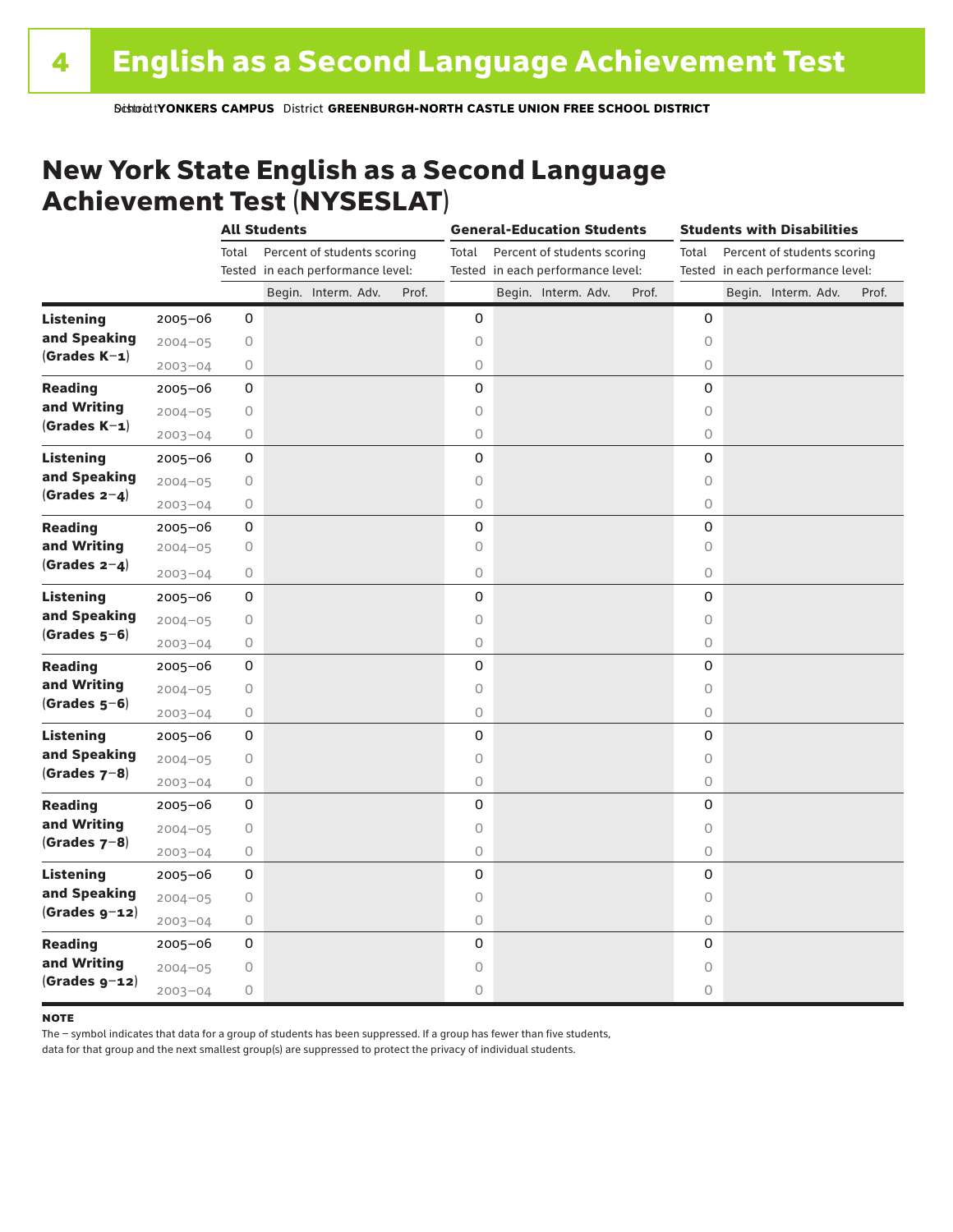# Elementary/Middle-Level Social Studies 2005–06

|                                   | <b>All Students</b> |                                                    |     |     |    |       | <b>General-Education Students</b>                  |  |  |                                                             |   | <b>Students with Disabilities</b> |     |     |                |  |  |
|-----------------------------------|---------------------|----------------------------------------------------|-----|-----|----|-------|----------------------------------------------------|--|--|-------------------------------------------------------------|---|-----------------------------------|-----|-----|----------------|--|--|
|                                   | Total               | Percentage of students<br>Tested scoring at level: |     |     |    | Total | Percentage of students<br>Tested scoring at level: |  |  | Percentage of students<br>Total<br>Tested scoring at level: |   |                                   |     |     |                |  |  |
|                                   |                     |                                                    |     | 3   | 4  |       |                                                    |  |  |                                                             |   |                                   |     |     | $\overline{4}$ |  |  |
| <b>Elementary</b><br><b>Level</b> |                     |                                                    |     |     |    | 0     |                                                    |  |  |                                                             | 0 |                                   |     |     |                |  |  |
| <b>Middle Level</b>               | 17                  | 18%                                                | 71% | 12% | 0% | 0     |                                                    |  |  |                                                             |   | 18%                               | 71% | 12% | 0%             |  |  |

### Regents Exams After Four Years 2002 **Total Cohort Performance on**

|                                        |                           | <b>All Students</b>                             |     |              |                         | <b>General-Education Students</b> |                                                 |  |              |                         | <b>Students with Disabilities</b> |                                                 |     |              |                          |
|----------------------------------------|---------------------------|-------------------------------------------------|-----|--------------|-------------------------|-----------------------------------|-------------------------------------------------|--|--------------|-------------------------|-----------------------------------|-------------------------------------------------|-----|--------------|--------------------------|
|                                        | ohort<br>5<br>$\cup$<br>ш | Percentage of<br>students scoring:<br>$55 - 64$ |     | 65-84 85-100 | Approved<br>Alternative | hort<br>ilo<br>S<br>문             | Percentage of<br>students scoring:<br>$55 - 64$ |  | 65-84 85-100 | Approved<br>Alternative | Cohort<br>rollm<br>훕              | Percentage of<br>students scoring:<br>$55 - 64$ |     | 65-84 85-100 | Approved<br>Alternatives |
| <b>Global History</b><br>and Geography | 13                        | 15%                                             | 15% | 8%           |                         | 0                                 |                                                 |  |              |                         | 13                                | 15%                                             | 15% | 8%           |                          |
| <b>U.S. History</b><br>and Government  | 13                        | 0%                                              | 8%  | 15%          |                         | 0                                 |                                                 |  |              |                         | 13                                | 0%                                              | 8%  | 15%          |                          |
| <b>Science</b>                         | 13                        | 15%                                             | 23% | 0%           |                         | 0                                 |                                                 |  |              |                         | 13                                | 15%                                             | 23% | 0%           |                          |

## New York State Alternate Assessments (NYSAA) 2005–06

|                         | All Students |                  |                            |   |  |  |  |  |  |  |
|-------------------------|--------------|------------------|----------------------------|---|--|--|--|--|--|--|
|                         | Total        | Tested at Level: | Number of students scoring |   |  |  |  |  |  |  |
|                         |              | 1                | 2                          | 3 |  |  |  |  |  |  |
| <b>Elementary Level</b> |              |                  |                            |   |  |  |  |  |  |  |
| Social Studies          | 0            |                  |                            |   |  |  |  |  |  |  |
| <b>Middle Level</b>     |              |                  |                            |   |  |  |  |  |  |  |
| <b>Social Studies</b>   | Ω            |                  |                            |   |  |  |  |  |  |  |
| <b>Secondary Level</b>  |              |                  |                            |   |  |  |  |  |  |  |
| Social Studies          | ი            |                  |                            |   |  |  |  |  |  |  |
| Science                 | Ω            |                  |                            |   |  |  |  |  |  |  |
|                         |              |                  |                            |   |  |  |  |  |  |  |

All Canada

The New York State Alternate Assessment (NYSAA) is for students with severe cognitive disabilities. Results for students taking the NYSAA in English language arts, mathematics, and science at the elementary and middle levels and in the English and mathematics at the secondary level are available in the *Accountability and Overview Report* part of *The New York State Report Card*.

The – symbol indicates that data for a group of students has been suppressed. If a group has fewer than five students,

**NOTE**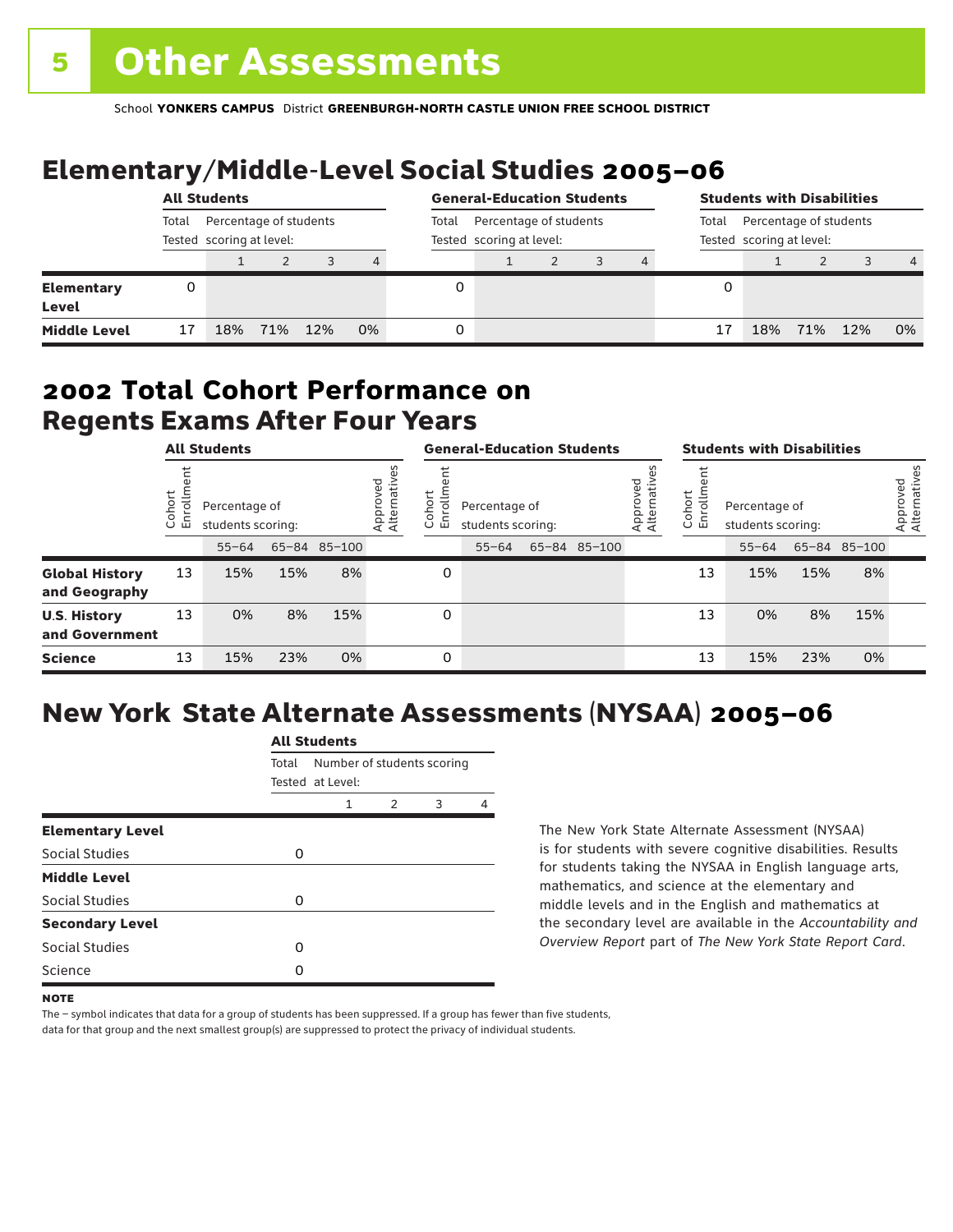# High School Completers

|                                    |             | <b>All Students</b>   |                            |                       | <b>General-Education Students</b> | <b>Students with Disabilities</b> |                            |  |
|------------------------------------|-------------|-----------------------|----------------------------|-----------------------|-----------------------------------|-----------------------------------|----------------------------|--|
|                                    |             | Number<br>of Students | Percentage<br>of Graduates | Number<br>of Students | Percentage<br>of Graduates        | Number<br>of Students             | Percentage<br>of Graduates |  |
| <b>Total Graduates</b>             | $2005 - 06$ | 13                    | 100%                       | 0                     |                                   | 13                                | 100%                       |  |
|                                    | $2004 - 05$ | 9                     | 100%                       |                       |                                   | 9                                 | 100%                       |  |
|                                    | $2003 - 04$ | 10                    | 100%                       | 0                     |                                   | 10                                | 100%                       |  |
| <b>Receiving a Regents Diploma</b> | $2005 - 06$ | 1                     | 8%                         | 0                     |                                   | 1                                 | 8%                         |  |
|                                    | $2004 - 05$ |                       | 11%                        | Ω                     |                                   |                                   | 11%                        |  |
|                                    | $2003 - 04$ | 0                     |                            | 0                     |                                   | 0                                 |                            |  |
| <b>Receiving a Regents Diploma</b> | $2005 - 06$ | 0                     |                            | 0                     |                                   | 0                                 |                            |  |
| with Advanced Designation          | $2004 - 05$ |                       |                            |                       |                                   | 0                                 |                            |  |
|                                    | $2003 - 04$ | 0                     |                            | 0                     |                                   | 0                                 |                            |  |
| <b>Receiving an</b>                | $2005 - 06$ | 3                     | N/A                        | 0                     |                                   | 3                                 | N/A                        |  |
| <b>Individualized Education</b>    | $2004 - 05$ | 3                     | N/A                        | 0                     |                                   | 3                                 | N/A                        |  |
| Program (IEP) Diploma              | $2003 - 04$ |                       | N/A                        | Ω                     |                                   |                                   | N/A                        |  |

NOTE An NA indicates that the diploma was not available in that year.

### High School Noncompleters

|                              |             | <b>All Students</b>   |                           |                       | <b>General-Education Students</b> | <b>Students with Disabilities</b> |                           |  |
|------------------------------|-------------|-----------------------|---------------------------|-----------------------|-----------------------------------|-----------------------------------|---------------------------|--|
|                              |             | Number<br>of Students | Percentage<br>of Students | Number<br>of Students | Percentage<br>of Students         | Number<br>of Students             | Percentage<br>of Students |  |
| <b>Dropped Out</b>           | $2005 - 06$ | 0                     |                           | 0                     |                                   | 0                                 |                           |  |
|                              | $2004 - 05$ |                       |                           |                       |                                   |                                   |                           |  |
|                              | $2003 - 04$ |                       | $1\%$                     | 0                     |                                   |                                   | $1\%$                     |  |
| <b>Entered Approved High</b> | $2005 - 06$ | 0                     |                           | 0                     |                                   | $\Omega$                          |                           |  |
| <b>School Equivalency</b>    | $2004 - 05$ | Ω                     |                           | Ω                     |                                   | Ω                                 |                           |  |
| <b>Preparation Program</b>   | $2003 - 04$ | Ω                     |                           | 0                     |                                   | 0                                 |                           |  |
| <b>Total Noncompleters</b>   | $2005 - 06$ | 0                     |                           | 0                     |                                   | $\Omega$                          |                           |  |
|                              | $2004 - 05$ | 0                     |                           | 0                     |                                   | 0                                 |                           |  |
|                              | $2003 - 04$ |                       | $1\%$                     |                       |                                   |                                   | $1\%$                     |  |

### Post-secondary Plans of 2005–06 **Graduates**

|                                | <b>All Students</b>   |                           |                       | <b>General-Education Students</b> | <b>Students with Disabilities</b> |                           |  |
|--------------------------------|-----------------------|---------------------------|-----------------------|-----------------------------------|-----------------------------------|---------------------------|--|
|                                | Number<br>of Students | Percentage<br>of Students | Number<br>of Students | Percentage<br>of Students         | Number<br>of Students             | Percentage<br>of Students |  |
| To 4-year College              |                       | 38%                       | 0                     |                                   |                                   | 38%                       |  |
| To 2-year College              |                       | 8%                        | 0                     |                                   |                                   | 8%                        |  |
| <b>To Other Post-secondary</b> | O                     |                           | 0                     |                                   | 0                                 |                           |  |
| <b>To the Military</b>         | 0                     |                           | 0                     |                                   | 0                                 |                           |  |
| <b>To Employment</b>           |                       | 54%                       | 0                     |                                   |                                   | 54%                       |  |
| <b>To Adult Services</b>       |                       |                           | 0                     |                                   | 0                                 |                           |  |
| <b>To Other Known Plans</b>    | O                     |                           | 0                     |                                   | 0                                 |                           |  |
| <b>Plan Unknown</b>            | 0                     |                           | 0                     |                                   | 0                                 |                           |  |